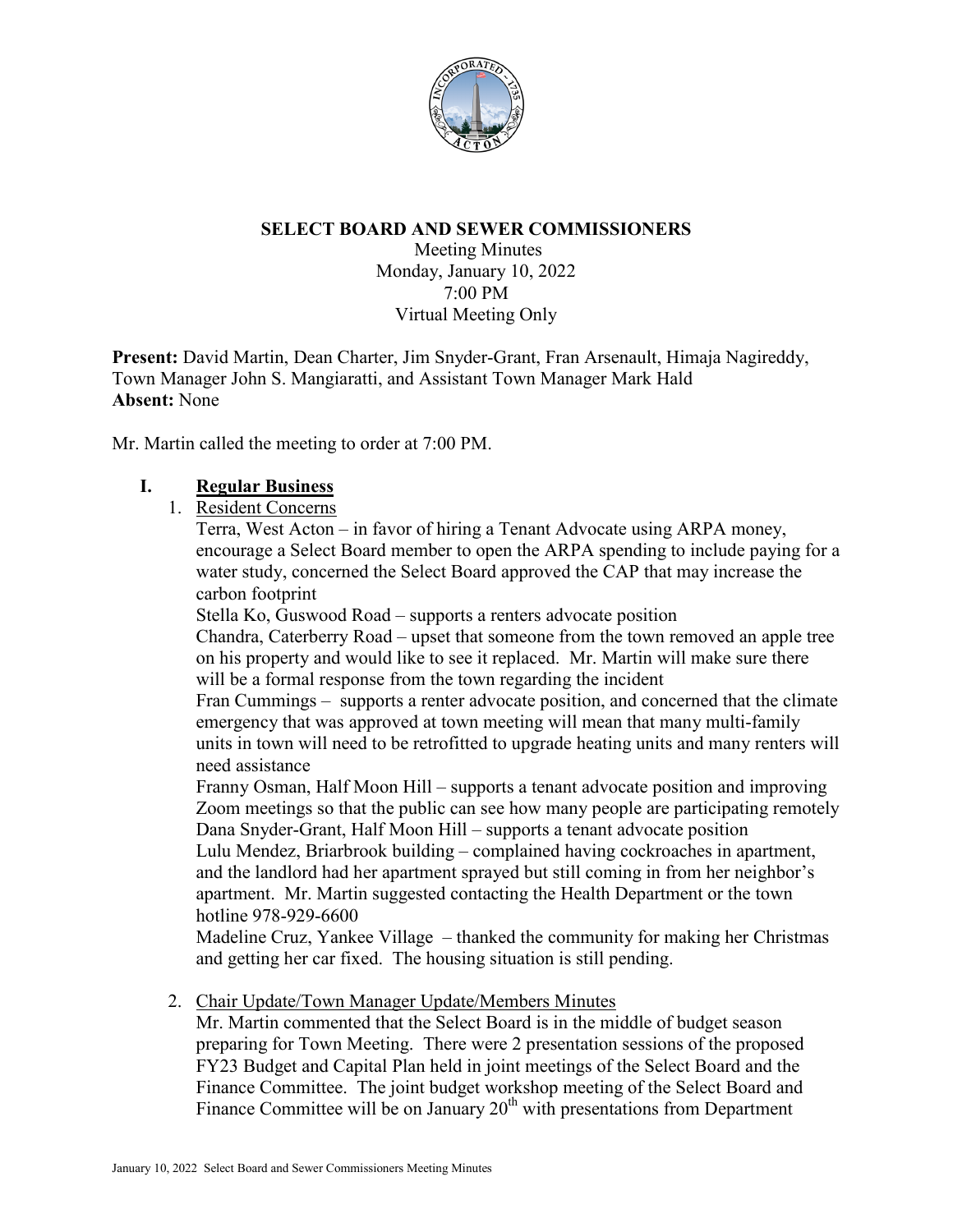

Heads, and continuing to have ALG meetings with school district members discussing the final school budget. Mr. Martin announced his intent to run again for re-election in March.

Mr. Mangiaratti commented on the COVID cases not accurate with the amount of home tests that go unreported to the state, and that there are 170 cases reported currently in Acton but the actual number is likely much higher. Received a final rule in ARPA funding. There are 2 new employees that started in December, the Economic development Director Julie Pierce Onos and Clinical Responder Beth Van Emburgh with the Police Department. The North Acton Fire Station is near completion, and reminded the Board about their time capsule letters within the next week. The MBTA legislation related to housing are being reviewed by the Planning division and town counsel regarding the town's compliance, and should have an update at the next Board meeting.

Mr. Charter announced his intent to run for re-election and has completed the required amount of signatures and has submitted his paperwork to the Town Clerk. Ms. Arsenault commented on meeting the new Economic Development Director at the EDC meeting and is excited to work with her and is willing to follow up with Lulu Mendez with her ongoing issue.

Ms. Nagireddy commented on appreciating the support from the community for the renter advocate position.

Mr. Snyder-Grant commented on Mr. Mangiaratti's report on COVID that this surge means there is a lot of additional isolation and subsequent loneliness. Mr Snyder-Grant encouraged people who feel isolated to reach out for support.

# **II. Public Hearings**

- 3. 7:05 PM Liquor License Transfer, Acton Concord Squash Club
	- Mr. Martin read the public hearing notice and noted that the notice listed room 204 for the hearing instead of just listing the correct Zoom link. Representing Acton Concord Squash Club was John Bleuer, new owner. There were no questions from Board members or the public. **Mr. Charter moved, and seconded by Mr. Snyder-Grant to close the hearing and voted unanimously by roll call vote 5-0. Mr. Snyder-Grant moved, and seconded by Mr. Charter to approve the transfer of the club license from Concord Acton Squash Club, Inc to Concord Squash, LLC and voted unanimously by roll call vote 5-0.**
- 4. 7:10 PM Change in Manager, Not Your Average Joe's

Mr. Martin read the public hearing notice and noted that the notice listed room 204 for the hearing instead of listing the correct Zoom link. Representing Not Your Average Joe's was Nathan Forringer, proposed Manager. There were no questions from Board members or the public. **Mr. Snyder-Grant moved, seconded by Mr. Charter to close the public hearing and approved unanimously by roll call vote 5-0. Mr. Charter moved, and seconded by Ms. Arsenault to approve the all alcoholic beverages license as a common victualler for Not Your Average Joe's change in manager from Bryan Garden to Nathan Forringer and approved unanimously by roll call vote 5-0.**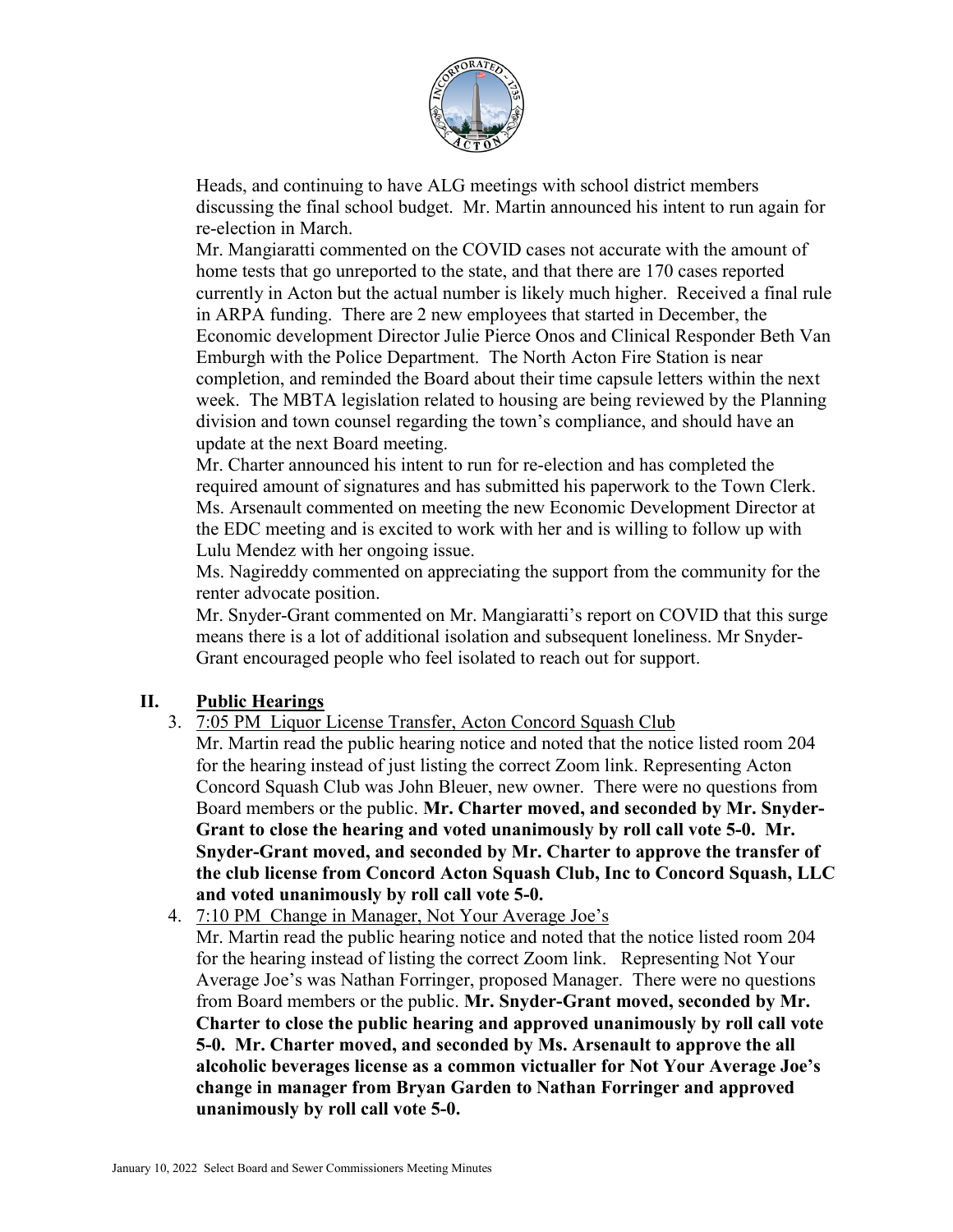

5. 7:15 PM Change in Manager, The Holy Grail

Mr. Martin read the public hearing notice and opened the public hearing.. Mr. Mangiaratti noted that there are still some outstanding questions and information needed regarding the application and recommends the Board either continue or deny the application. Mr. Martin recommended continuing the hearing to the first meeting in February. **Mr. Snyder-Grant moved and seconded by Mr. Charter to continue the hearing to February 7, 2022 at 7:35pm and approved unanimously by roll call vote 5-0.**

# **III. New/Special Business**

6. Discuss Suspending In-Person Meetings and any Other COVID-19 Actions Mr. Charter favors all Boards and Committees to go virtual but give smaller committees the option to meet in person or virtual. Mr. Snyder-Grant agrees in recommending having Boards and Committees be virtual. Ms. Nagireddy agrees with the virtual meeting decision. **Mr. Charter moved, seconded by Ms. Nagireddy to encourage Town Committees to meet virtually through February and if they meet in person there is an inside mask mandate and approved unanimously by roll call vote 5-0.**

Mr. Mangiaratti commented that a lot of Town employees are out because of COVID, quarantine and isolation and staff are working on keeping services operating. Also, considering limiting the daily reporting of COVID cases since they are likely vastly underreported.

Mr. Snyder-Grant suggested that the trends in the numbers are still useful, and that some folks would be confused or concerned if the reporting stopped.

# 7. Finance Committee Point of View

Christine Russell, Chair of the Finance Committee presented the Finance Committee Point of View. The town has a 99% tax collection rate and large reserves. The residential tax rate has been increasing each year, home value is among highest in the state. Recommendations for future capital projects should be approached with extreme caution and to prioritize future capital needs before they become critical, focus on supporting the local business community, leverage state and federal grants, continue to earmark OPEB liability with funding, concerns of economic uncertainty due to COVID, ARPA funding priorities are backfilling COVID related losses, and investing previously identified CIP projects, recommendations include no nonessential new hires, protect current town services, and no new land purchases without clearly specifying the purpose(s) for the land purchase.

Debra Simes – encourages the Finance Committee, the Select Board and town staff to consider changing the name of tax burden to tax obligation; and make sure the costs of flooding, infrastructure damage, and other climate change impacts are included in budget planning.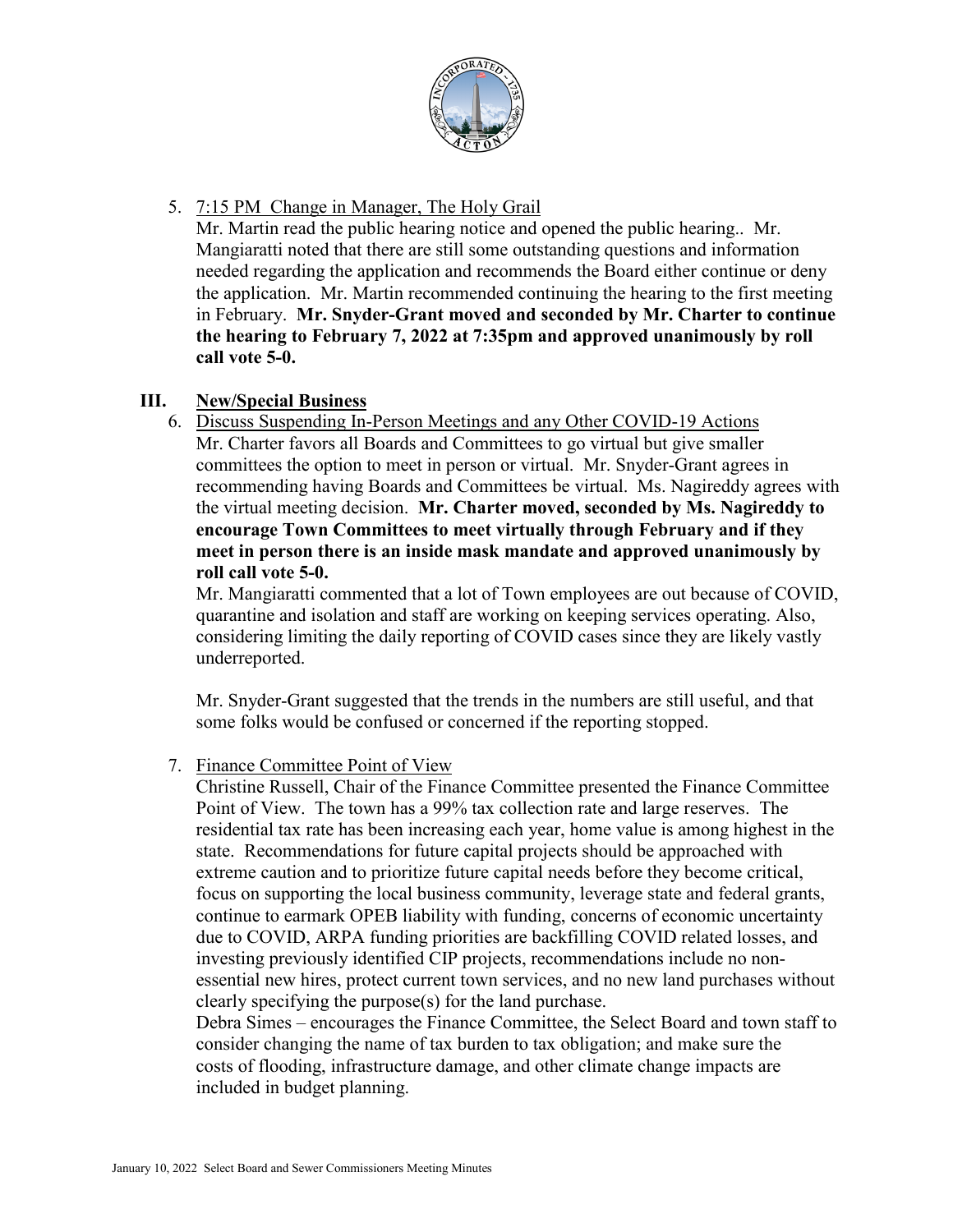

Terra, West Acton – agrees with Debra Simes' comment about tax burden. Also, when considering land purchases, please look beyond return of investment to Town Hall to the overall financial and environmental benefits of protecting land.

8. Consider to Support Gardner Field Project Community Preservation Act Application Recreation Director Melissa Rier presented to the Board an update on the Gardner Field project. The new playground is about to break ground, and is requesting the Board for priority of CPC money for the town project and requesting approximately \$100,000. Working with the Friends of Gardner Field in 2021, they were able to secure a state earmark of \$110,000, received ARPA funding for \$350,000, completed the engineered parking design, and chose playground equipment. Mr. Snyder-Grant requested that any invasive plant removal not be chipped and deposited at the transfer station. Mr. Charter noted that there is approximately \$2,900,000 in CPA funding requests and only \$1,600,000 in funding available. The Board will be hearing on the applications recommended by the CPC at a future Board meeting. Ms. Nagireddy questioned if any trees would be cut down for the project, Ms. Rier noted only ones that appear to not be as healthy, but there will be replacement trees planted. The park will be fully inclusive.

Franny Osman, Half Moon Hill – questioned about the tree planting and if there will be enough planted for shade purpose. Ms. Rier noted the tree replacements will be young trees but will provide as many shade trees as possible.

Kara Lafferty, Friends of Gardner Field – supports the CPA application and stressed when the burning bush is removed there would be no barrier between the playground and Mass Ave.

Terra, West Acton – against removing trees and make alternative plans to work around the trees, appreciates the plan to include parks in the Open Space Plan, and GIS overlay with distance from apartment dwellers to parks.

9. Discuss Acton Housing Authority Capital Needs and Potential Funding from American Rescue Plan Act Allocation

Kelley Cronin, AHA Director presented the capital plan and needs for unit upgrades. The AHA owned properties receive \$110,000 annually from the state for internal maintenance purposes. The AHA has received CPC money for external maintenance. Mr. Mangiaratti noted that three is currently a line item in the approved ARPA spending spreadsheet on line item P32 for \$200,000 in energy efficiency improvements in existing AHA units. Mr. Charter suggested repeated allocations in smaller amounts (\$50,000) to give the AHA to get items completed in a shorter amount of time. Ms. Nagireddy questioned where the upgrade needs are most prioritized, Ms. Cronin commented on priorities such as tub surrounds, flooring in senior residences, and counter top replacements. Ms. Arsenault agrees with reducing the available amount to allocating smaller increments. Senator Eldridge supports allocating funding for the AHA.

**Mr. Snyder-Grant moved, and seconded by Mr. Charter to allocate \$35,000 in FY 22 and \$60,000 in FY23 for AHA capital needs, amended by Ms. Nagireddy**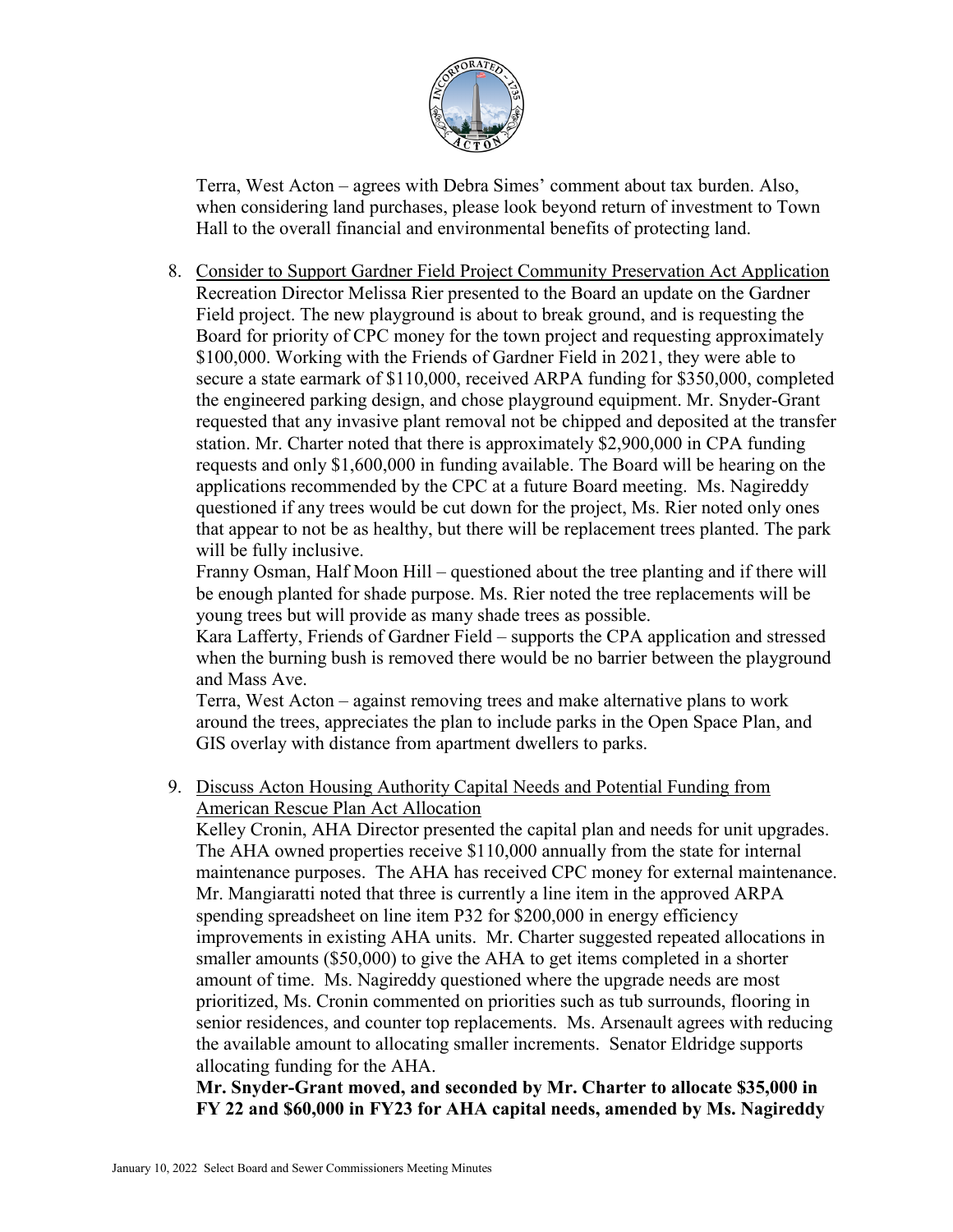

**to allocate \$40,000 in FY22 and \$60,000 in FY23 and voted unanimously by roll call vote 5-0.**

10. Discuss Appliance Replacement Program Utilizing Energy Efficiency Funds Andrea Becerra, Sustainability Director presented to the Board the spreadsheet of the prosed appliances to be replaced with more energy efficient appliances (refrigerators and stoves) using funding from the energy efficiency fund. The Green Advisory Board voted to approve spending \$20,760 in year one for replacement of all refrigerators and stoves older than 2000, and \$39,092 in remaining stoves. There is currently over \$790,000 in Energy Efficiency Funds.

**Mr. Charter moved, seconded by Ms. Arsenault to approve \$20,760 of Energy Efficiency Funds to pay for updated appliances for AHA units and approved unanimously by roll call vote 5-0.**

- 11. Sewer Commissioner Business
	- a. Sewer Privilege Fee Request, Diplatzi Place Subdivision, 66 Maple Street Applicant requested to withdraw request.
	- b. Sewer District Plus Privilege Fee Request, Hawk's Crest Reserve Subdivision, 74 Main Street and 5 Fletcher Court

Mr. Martin noted that the historical house at 74 Main Street needs no vote as it is currently connected to the sewer district. Qin Pang, Town Engineer updated the Board the history of the project that was finally approved by the Planning Board and decreased the number of units as originally planned. The total privilege fee for the additional units is \$210,000. The applicant, Mark Gallagher, is requesting to pay the interest fee rather the privilege fee up front. The interest fee is \$38.75 per unit. Mr. Martin noted there would be 3 separate votes for expanding the sewer district, approve the connection with privilege fees, and approve deferral of payment with interest fees until a certificate of occupancy is issued. Mr. Charter questioned if the proposal has been reviewed by Town Counsel and has concerns about expanding the sewer district. Mr. Snyder-Grant was concerned about the remaining capacity of the treatment plant. Mr. Gallagher commented that past case law if there is sewer capacity then it should not be denied and should be first come first serve basis.

Terra, West Acton – agrees with looking into the case law, and connecting sewer should not be by right

Charlie Kadlek – encourages the Select Board to get an opinion on the sewer district from Town Counsel before a formal vote for connection

The Board declined to vote on the sewer connection and privilege fee to defer the request to be reviewed by town Counsel and vote on at the next meeting.

12. Discuss Policy Encouraging Building With Clean Energy Technology

Mr. Snyder-Grant presented his draft policy regarding encouraging building with clean energy to the Board. The policy would get information into the hands of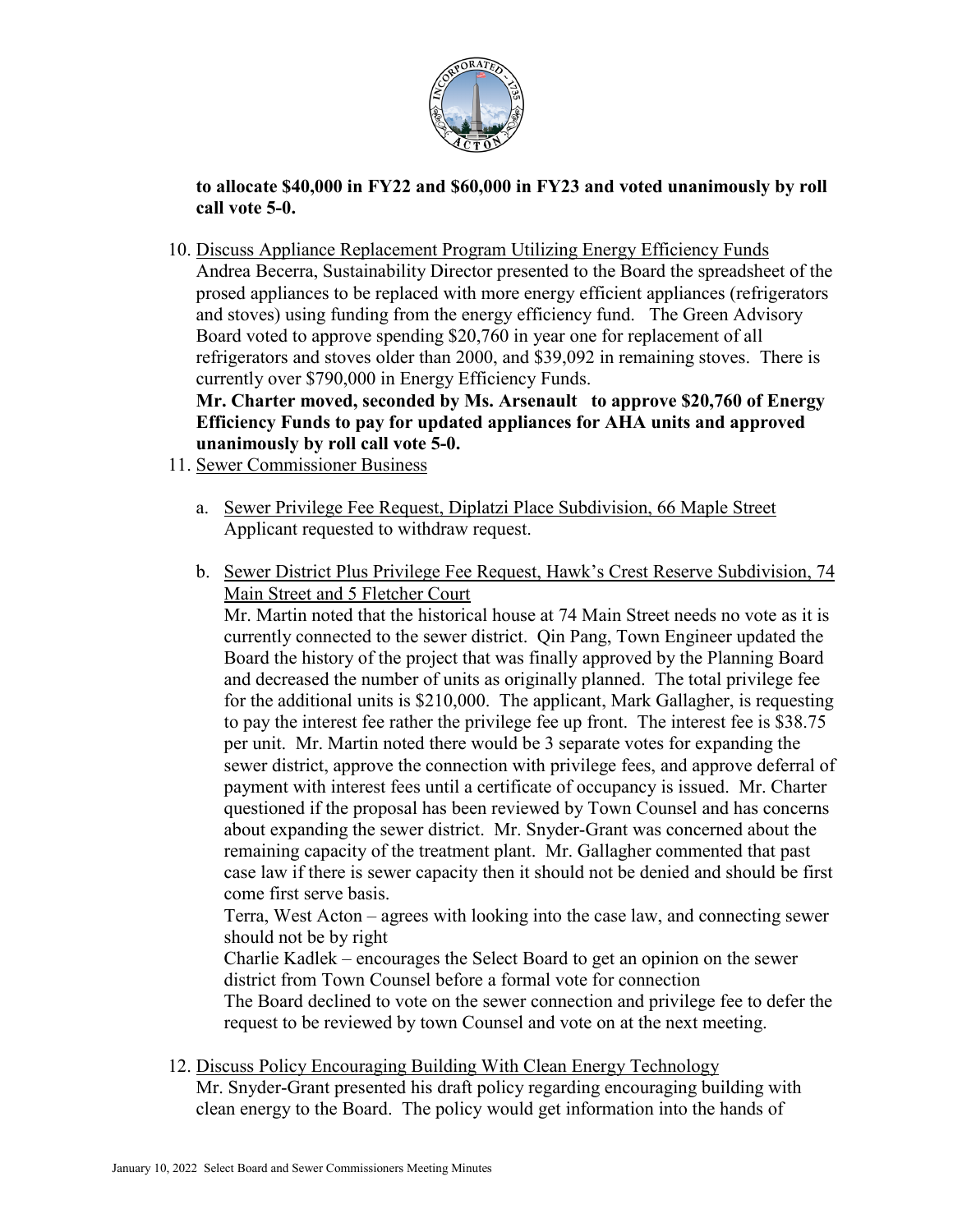

developers and building owners about building without the use of fossil fuel infrastructure. We do already have a bylaw that requires most new construction and major rehabilitation to be fossil-fuel free, but enacting that bylaw is waiting on state legislative action. The home rule petition from Acton to the legislature to enact this has left the Joint Municipalities and Regional Governmnt Committee, and is now in the Joint Telecommunications, Utilities, and Energy Committee. Mr. Snyder-Grant noted some updates to the draft policy that was presented to the Board at a previous meeting. Mr. Charter expressed concern about the tone of the policy and suggested two minor edits that were mutually agreed upon. **Mr. Charter moved, seconded by Mr. Snyder-Grant to approve the draft policy on building with clean energy technology with two edits as discussed and approved unanimously by roll call vote 5-0.**

- 13. Approve Acton Community Housing Corporation Funding for 26 Carlisle Road **Ms. Arsenault moved, and seconded by Mr. Snyder-Grant and approved unanimously by roll call vote 5-0**
- 14. Review and Approve Charge for Proposed Department of Public Works Facility Study Committee

Mr. Charter introduced the proposed DPW Facility Study Committee Charge. The current facility is over 50 years old. It was developed for the town half the size as is now. Mr. Snyder-Grant questioned if the use of the transfer station and recycling areas would be part of the project, Mr. Charter felt that the DPW building should be first, and have a separate study regarding the future of the transfer station. Mr. Martin suggested as with past short-term committees that the liaison selects members and the Board approves the appointments. The Board agreed to have Mr. Charter as liaison and make selections for potential members.

**Mr. Charter moved, and seconded by Ms. Arsenault to approve the Department of Public Works Facility Study Committee Charge and approved unanimously by roll call vote 5-0.**

- 15. Discuss the Annual Town Meeting and Consider Date to Close the Warrant **Mr. Charter moved, seconded by Mr. Snyder-Grant to open the Town Meeting warrant on January 11, 2022 and close on March 23, 2022 at close of business and approved unanimously by roll call vote 5-0.**
- **IV. Consent Items**

**Mr. Snyder-Grant moved, seconded by Mr. Charter to approve consent items 16-20 and approved unanimously by roll call vote. Mr. Charter moved, and seconded by Ms. Arsenault to adjourn and approved unanimously by roll call vote 5-0. Meeting adjourned at 11:02 PM**

# **Documents and Exhibits Used During this Meeting**

• Agenda, January 10, 2022